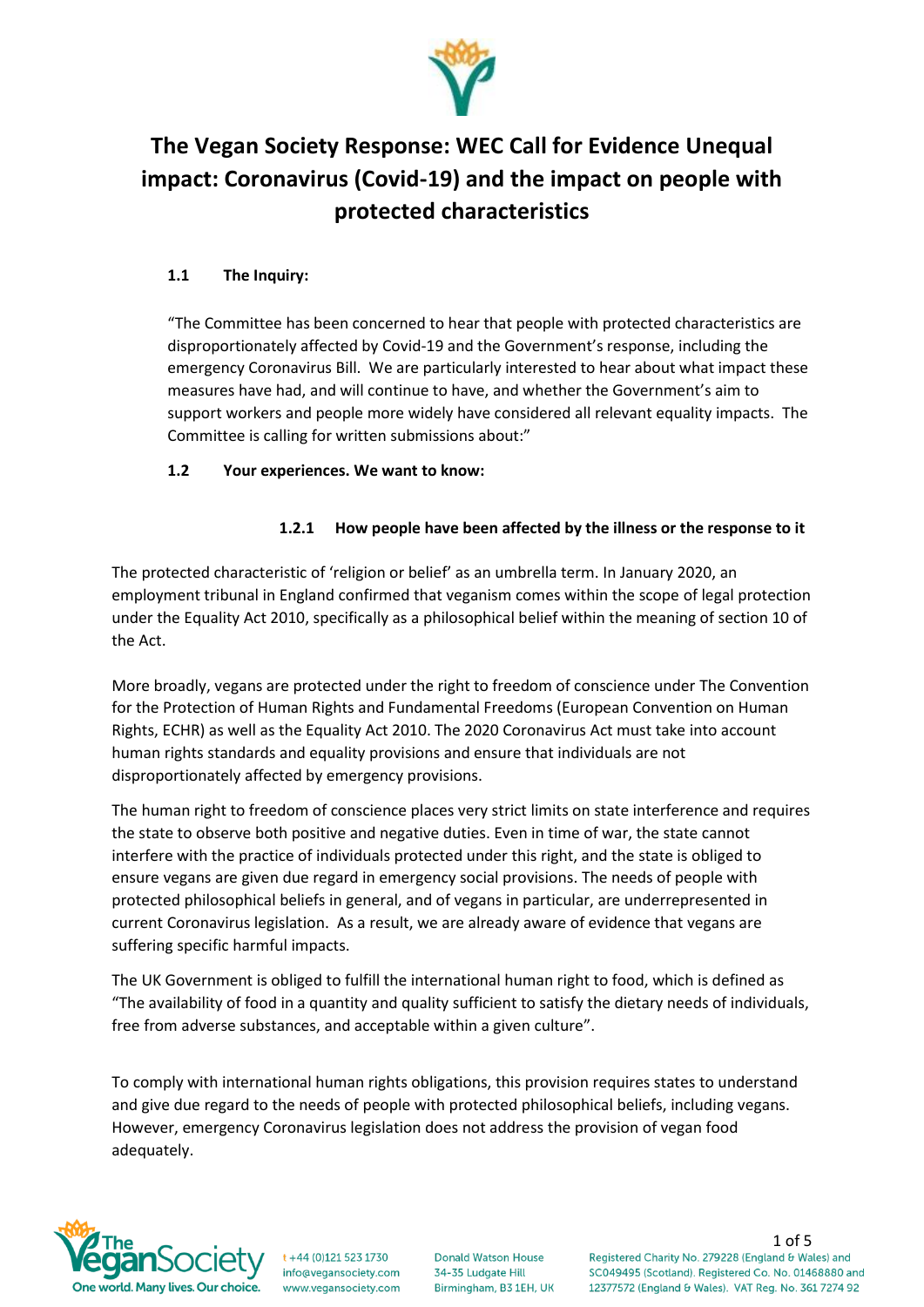

# **1.2.2 If there have been specific impacts on people due to them having a protected characteristic**

Vegans have been negatively impacted by the Government's response to the pandemic.

'Extremely vulnerable' vegans in the UK who are 'shielding' during the SARS-CoV-2 pandamic are reliant upon Government support for their food supply. Such shielding vegans have been unfairly discriminated against. Despite asking 'shielding' people about their dietary needs, food packages are still being delivered without taking dietary preferences into account.

"For now, food supplies will be delivered in standard packages. Check the ingredients lists carefully if you have a food allergy or follow a special diet. If you have special dietary requirements, some of the food may not meet them." (https://www.gov.uk/coronavirus-extremely-vulnerable)

This potentially puts the health of shielding vegans at risk. 'Checking ingredients carefully' is not a sufficient accommodation to meet specific dietary needs. In particular, a health balanced vegan diet needs positive inclusion of specific foods, not just the exclusion of things from animals. For example, vegans need daily sources of foods made from pulses, and sources of plant-based essential fats, as well as access to appropriate fortified foods including vegan-friendly vitamin D whilst people are not able to get out in the sun daily.

Vegans on low incomes have, in some instances, not been able to access adequate vegan provision via local government schemes or food banks. One vegan was given vouchers for the shop chain, 'Farmfoods' by Glasgow City Council with which they were supposed to feed their family. However, Farmfoods is not an adequate option to provide nutritious vegan food. For example, Farmfoods lack provision of fortified plant milks, which provide essential nutrients in a vegan diet.

Another source of discrimination are the ways in which supermarkets have implemented purchasing restrictions. Many supermarkets have restrictions on the quantities of plant milk which a customer may buy which are disproportionate to those implemented for cow's dairy milk. In some instances, customers were able to purchase 6 pints of cow's dairy milk but just 2 litres of plant milk. Fortified plant milks are typically an important part of vegan diets, and therefore, this restriction also has potentially harmful health impacts.

The supply of lacto- and/or ovo-vegetarian (containing cow's milk, eggs etc.) or meat-based food boxes by supermarkets disadvantages vegans. Morrisons, for example, are offering boxes to feed 2 adults for a week but there are none suitable for vegans.

# **1.2.3 Whether there may be unforeseen consequences to measures brought in to ease the burden on frontline staff, for example relaxing the measures under the Mental Health Act and Care Act)**

It is vital that vegans who are under the care of institutions – including vegans who may be detained in secure facilities, as well as those in medical care – are supported to communicate their needs in line with their protected philosophical belief. All vegans within institutions must be provided with a reliable, nutritious diet of foods which are suitable for vegans. This must always be the case – even where vegans are sufficiently unwell that their self-care ability, to ensure for themselves that they are following a vegan diet and lifestyle, may be reduced.



t +44 (0)121 523 1730 info@vegansociety.com www.vegansociety.com

**Donald Watson House** 34-35 Ludgate Hill Birmingham, B3 1EH, UK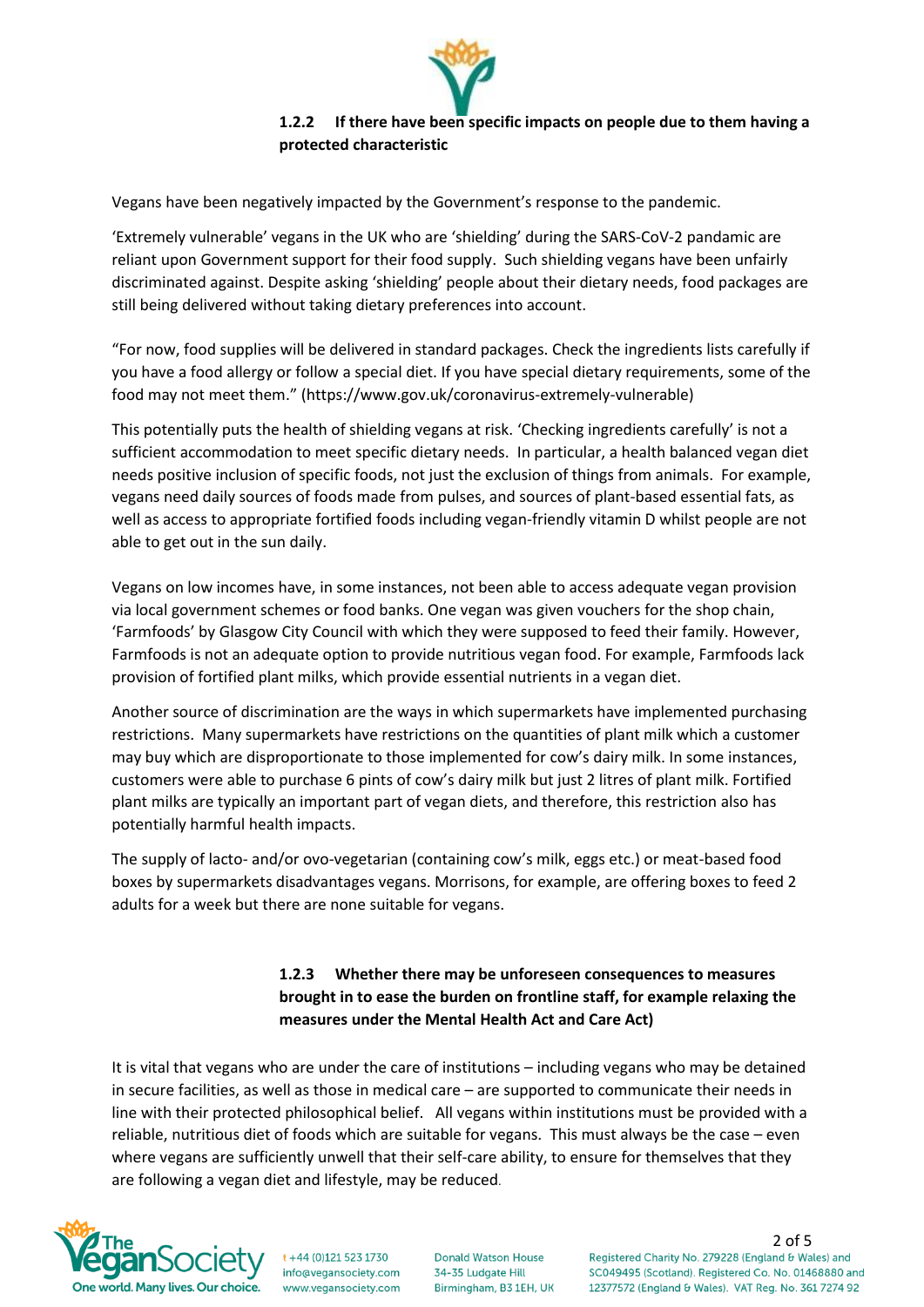

#### **1.3 Reviewing the measures**

"The Government has said current measures will be reviewed in three weeks' time, and measures in the Coronavirus Bill be voted on again in 6 months' time."

# **1.3.1 What needs to change or improve, which could be acted on in three weeks' time;**

### **Recommendations:**

The Coronavirus Act 2020 should be updated to include explicit reference to the provision of food for vegans in all public authority contexts and refer to the private sector duty not to discriminate in the provision of goods and services. To protect the rights of vegans, existing provisions should be amended and additional measures should be included.

All food support schemes, whether initiated at local or national level, should ensure adequate food supply for vegans.

Supermarkets should be directed to ensure that restrictions on vegan foods – for example, plant milk purchasing restrictions – are not stricter than those for non-vegan equivalents – for example, cow's dairy milk.

# **1.3.2 What needs to change or improve, which could be acted on in 6 months' time.**

### **Food supply**

From The Coronavirus Act 2020, Section 25 Food Supply:

1. Food supply chains: Rationale for intervention

"In the event of disruption to food supply chains due to the outbreak of coronavirus, the Government may seek to intervene to support industry efforts to restore efficient and equitable supply. The Government response to food supply disruption currently relies on information which is provided by industry on a voluntary, regular basis to Defra during the disruption. Without the provision of information from industry, Government is unable to develop an accurate view, making it difficult to support any industry response and inform a proportionate and effective Government response.

"Defra has drafted these clauses (Food Supply Chains (Information)) which would give the Secretary of State for Environment, Food and Rural Affairs the power to require the provision of specified information (e.g. on the location of certain food stocks). This would be required from individual companies/members of the food supply chain, in the event of disruption to food supply, and in the event that industry does not provide information to Government when asked.

"Given our preference to continue to collaborate with industry on a voluntary basis, Defra does not wish to activate these clauses unless the power is required. Safeguards have been drafted into the clauses to ensure that they could not be used in any other situation."



+44 (0)121 523 1730 info@vegansociety.com www.vegansociety.com

**Donald Watson House** 34-35 Ludgate Hill Birmingham, B3 1EH, UK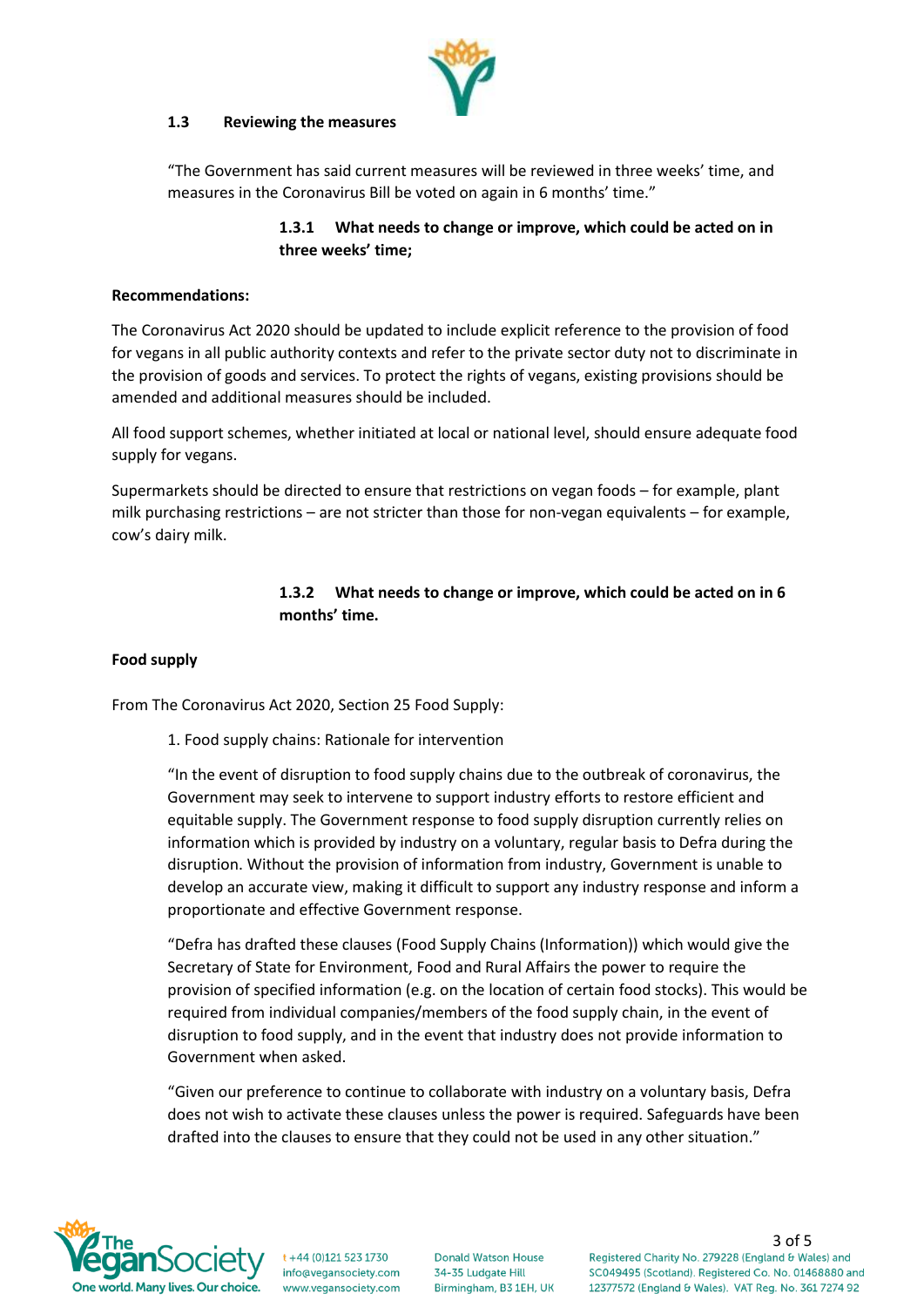

The Coronavirus Act 2020 Section 29 sets out 'Meaning of "food supply chain" and related expressions', but does not include sufficient information. The legislation should be expanded to include an adequate definition of 'food' so that the dietary needs of those with protected characteristics are met.

The Act should include explicit reference to the provision of food for vegans in all public authority contexts and refer to the private sector duty not to discriminate in the provision of goods and services. For example, Article 2 of Regulation (EC) No 178/2002 (laying down the general principles and requirements of food law, establishing the European Food Safety Authority and laying down procedures in matters of food safety) defines food as:

"any substance or product, whether processed, partially processed or unprocessed, intended to be, or reasonably expected to be ingested by humans."

Improved clarity is needed to ensure specific foods which are both suitable for vegans and which are key ingredients in a balanced vegan diet – such as fortified plant-based milk alternatives, plant sources of essential fats, as well as whole or lightly processed grains, pulses, nuts and seeds – are positively included in emergency intervention in food supply logistics.

Food logistics should meet the dietary needs of vegans. The powers granted to the Defra Secretary, appropriate Scottish and Welsh Ministers, and DAERA in NI to intervene in the food supply chain should explicitly reference protected characteristics, and the dietary needs of vegans.

The human right to food is directly related to rights in institutional circumstances – including health settings, schools and prisons – where a significant proportion of daily nutrition is provided centrally. Therefore, these contexts should explicitly be considered by Government in emergency and ongoing food logistics and provision. Emergency food logistics extend to the supply of meals delivered to older vegans, and vegans of school age eating at home.

The Coronavirus Act should also include a reference to private sector equality duty as vegans are currently disadvantaged in the provision of goods and services.

# **Treatments and vaccines**

Currently, the development of treatments and vaccines, such as the work being done on SARS-CoV-2 and COVID19, involves the use of non-human animals. The Alliance for Human Relevant Science states, "The UK is a world leader in life science research. Yet many breakthroughs are lost in translation from pre-clinical animal models to humans. There is now a tremendous opportunity to bridge the translational gap with human relevant technologies. It is time to focus on the human."

By focusing on humans, effective SARS-CoV-2 and COVID19 treatments and vaccines can be developed which avoid the use of non-human animals. This also meets the needs of vegans for medicine in line with our protected philosophical beliefs.

### **Wider Lessons on Pandemics**

There must be serious consideration of the potential for the emergence of further potentially fatal pathogens at epidemic and pandemic level. A large number of human viral infection are believed to



t +44 (0)121 523 1730 info@vegansociety.com www.vegansociety.com

**Donald Watson House** 34-35 Ludgate Hill Birmingham, B3 1EH, UK